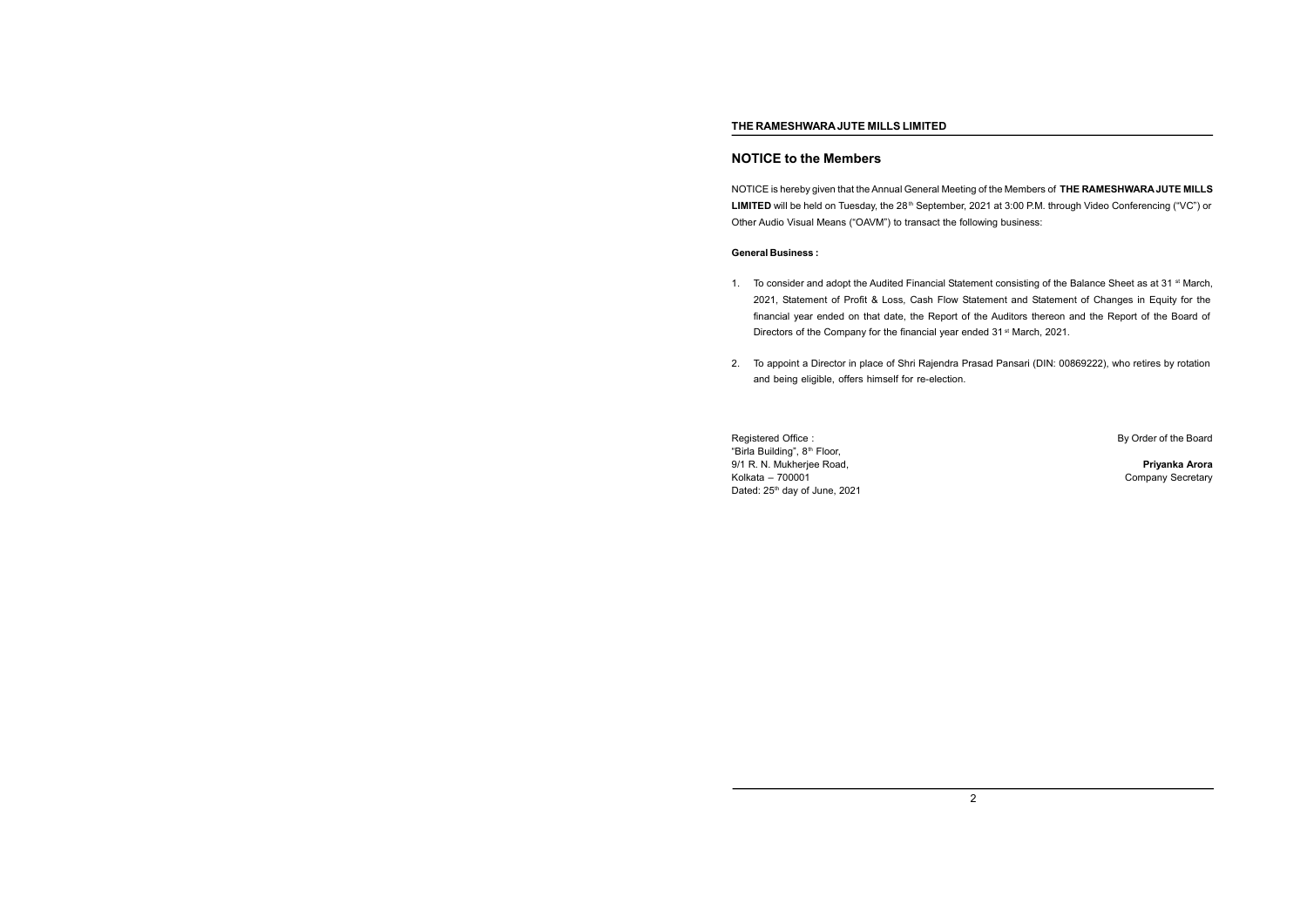## **Notes:**

- 1. In view of the continuing COVID-19 pandemic, Ministry of Corporate Affairs **(MCA)** vide Circular No. 14/2020 dated April 8, 2020, Circular No.17/2020 dated April 13, 2020 ,Circular No. 20/2020, dated May 05, 2020 and Circular No. 02/2021 dated January 13, 2021(collectively refer to as 'MCA Circulars') and SEBI vide its Circular No. SEBI/HO/CFD/CMD1/CIR/P/2020/79 dated May 12, 2020 and SEBI/HO/CFD/CMD2/CIR/P/ 2021/11 dated January 15, 2021 permitted the company to hold their Annual General Meeting through Video Conferencing ("**VC**") or Other Audio Visual Means ("**OAVM**") due in the year 2021. As such the forthcoming Annual General Meeting (AGM) will be held through Video Conferencing (" **VC**") or Other Audio Visual Means ("**OAVM"**). Hence, Members can attend and participate in the ensuing AGM and also vote through VC/OAVM without physical presence of the Members at a common venue. In compliance with applicable provisions of the Companies Act, 2013 ("the Act") read with the MCA Circulars and Securities and Exchange Board of India (Listing Obligations and Disclosure Requirements) Regulations, 2015 ("LODR Regulations"), the AGM of the Company is being conducted through Video Conferencing ("VC") (hereinafter referred to as "AGM' ).
- 2. As the forthcoming Annual General Meeting ("AGM") will be held through Video Conferencing ("VC") or Other Audio Visual Means ("OAVM"), the facility to appoint proxy to attend and cast vote for the members is not available for this AGM. Hence, Proxy Form and Attendance Slip including Route Map are not annexed to this Notice. However, the body corporate are entitled to appoint authorized representatives to attend the AGM through VC/OAVM and participate thereto and cast their votes through e-Voting.
- 3. The attendance of the Members attending the AGM through VC/OAVM will be counted for the purpose of ascertaining the quorum under Section 103 of the Companies Act, 2013.
- 4. In line with the 'MCA Circulars', the Notice of AGM along with Annual Report for the Financial Year 2020-21 is being sent only through electronic mode to those Shareholders whose email addresses are registered with the Company/Depositories. Members may note that the Notice and Annual Report has been uploaded on the website of the Company at **[www.rameshwarajute.com](http://www.rameshwarajute.com).** The Notice as well as the Annual Report for the Financial Year 2020-21 can also be accessed from the website of the Calcutta Stock Exchange Limited. The AGM Notice is also disseminated on the website of CDSL (agency for providing the Remote e-Voting facility and e-Voting system during the AGM) i.e. **[www.evotingindia.com](http://www.evotingindia.com).**
- 5. Members are requested to send in their queries at least 10 days in advance to the Company at the company email id i.e **[\(sharedepartment@rjm.co.in\)](mailto:(sharedepartment@rjm.co.in))** to facilitate clarifications during the AGM.
- 6. Since no dividend is proposed to be declared by the Shareholders the register of Members and Share transfer books of the Company will not close.
- 7. The Company is sending through email, the AGM Notice and the Annual Report to the Shareholders whose name is recorded as on **Monday, 30th August, 2021,** in the Register of Members or in the Register of Beneficial Owners maintained by the Depositories.
- 8. Institutional/Corporate Members are requested to send a scanned copy (.pdf or .jpeg format) of the Board Resolution authorising its representatives to attend the AGM through VC/OAVM on its behalf and to vote through remote e-voting, at (**[sharedepartment@rjm.co.in\)](mailto:sharedepartment@rjm.co.in)).**.
- 9. Members whose e-mail addresses and bank details are not registered are requested to register the same in the following manner:
	- i. Members having shares in physical mode can register their e-mail Ids and bank details by sending requisite details of their holding and copy of self-certified PAN, Aadhar Card and a Cancelled cheque leaf bearing the name of the shareholder on the face of the cheque at **[sharedepartment@rjm.co.in](mailto:sharedepartment@rjm.co.in)**
	- ii. Members having shares in electronic mode are requested to register/update their e-mail Ids and bank details with their respective Depository Participants.
- 10. THE INSTRUCTION FOR SHAREHOLDERS FOR REMOTE E-VOTING AND E-VOTING DURING AGM AND JOINING MEETING THROUGH VC/OAVMAREAS UNDER:

Pursuant to the provisions of Section 108 of the Companies Act, 2013 read with Rule 20 of the Companies (Management and Administration) Rules, 2014 (as amended) and Regulation 44 of SEBI (Listing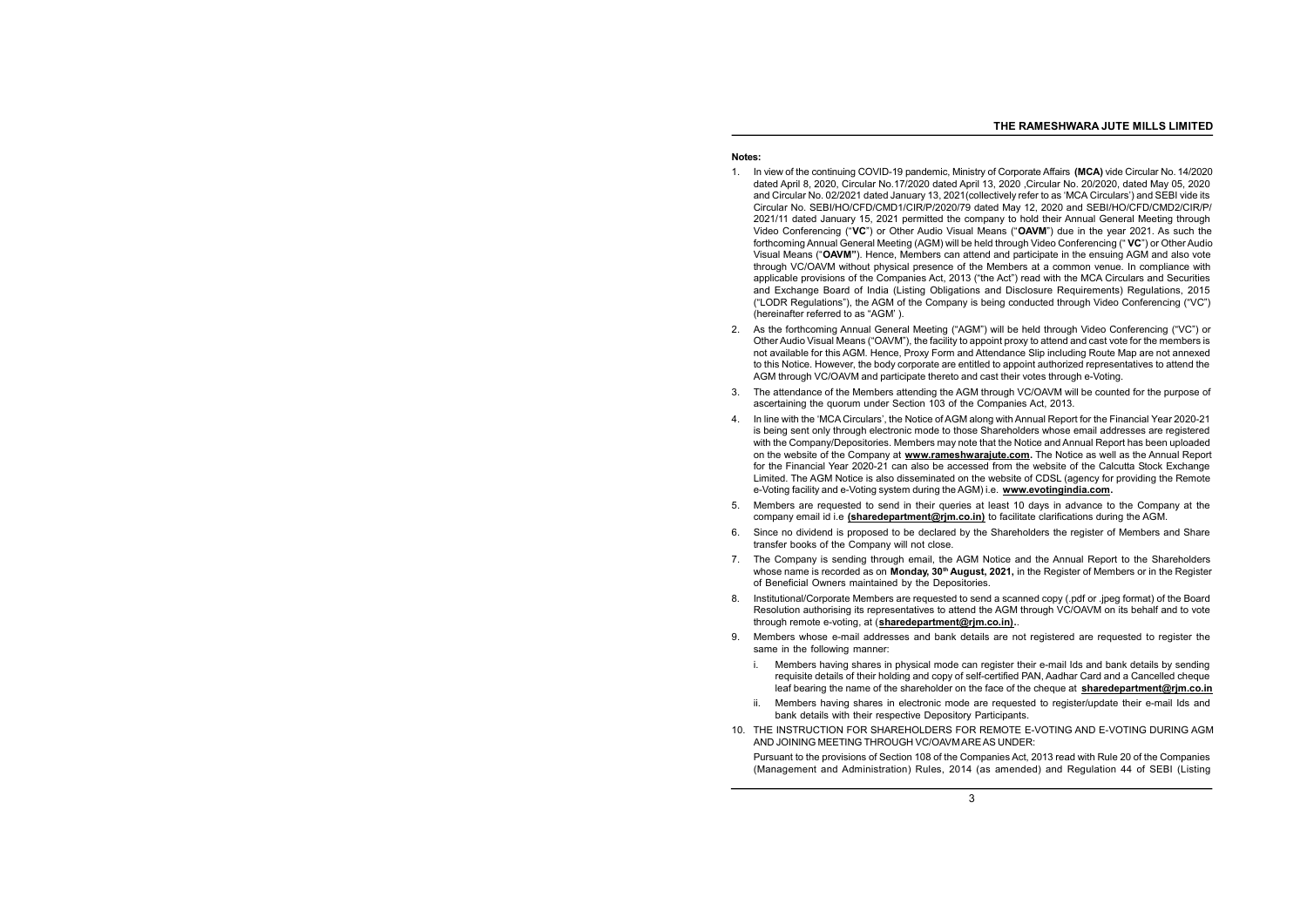Obligations & Disclosure Requirements) Regulations, 2015 (as amended), and MCA Circulars dated April 08, 2020, April 13, 2020, May 05, 2020 and January 13, 2021 and SEBI Circular no. SEBI/HO/CFD/ CMD/CIR/P/2020/242 dated December 9, 2020 in relation to e-Voting Facility Provided by Listed Entities, the Members are provided with the facility to cast their electronically through the e-Voting services provided by CDSL, on all the resolutions set forth in this Notice. The instructions for e-Voting are given herein below.

- (i) The remote e-Voting period commences on **Thursday, the 23rd September, 2021 at 09.00 AM and ends on Monday, the 27th September, 2021 at 05.00 PM.** During this period, members of the Company, holding shares either in physical form or in dematerialized form, as on the voting eligibility **cut-off date of Tuesday, 21st September, 2021**, may cast their vote by remote e-Voting. The remote e-Voting module shall be disabled by CDSL for voting thereafter. Once the vote on a resolution is cast by the member, the member shall not be allowed to change it subsequently.
- (ii) The Members who have cast their vote by remote e-Voting prior to theAGM may attend / participate in the AGM through VC / OAVM but shall not be entitled to cast their vote on such resolution again.
- (iii) The voting rights of Share holders shall be in proportion to their shares of the paid up equity share capital of the Company as on the voting eligibility **cut-off date of Tuesday, 21 st September, 2021.** A person who is not a member as on cut-off date should treat this notice for information purpose only.
- (iv) The Shareholders shall have one vote per equity share held by them as on the voting eligibility cutoff date of **Tuesday, 21st September, 2021**. The facility of e-Voting would be provided once for every folio/client id, irrespective of the number of joint holders.
- (v) Since the Company is required to provide members the facility to cast their vote by electronic means,Shareholders of the Company, holding shares either in physical form or in dematerialized form, as on the voting eligibility cut-off date of **Tuesday, 21st September, 2021**, this purpose and not casting their vote electronically, may only cast their vote at the Annual General Meeting through the e-Voting facility provided specifically for the AGM as per procedure out lined in this notice.
- (vi) Investors who become members of the Company subsequent to the dispatch of the Notice / e-mail and holds the shares as on the voting eligibility cut-off date i.e. **Tuesday, 21 st September, 2021** are requested to send the written / e-mail communication to the Company at **[sharedepartment@rjm.co.in,](mailto:sharedepartment@rjm.co.in)** by mentioning their Folio No. / DPID and Client ID to obtain the Login-ID and Password for e-Voting. The Management will do their best to accommodate and execute such requests so that the Shareholders can participate in the e-Voting which commences on **Thursday, the 23rd September, 2021 at 09.00 AM and ends on Monday, the 27th September, 2021 at 05.00 PM.**
- (vii) The Board of Director have appointed Shri Kamal Kumar Sharma, (ICSI CP Registration No 4057), a Practicing Company Secretary **(e-mail: [kamalfcs@rediffmail.com\)](mailto:kamalfcs@rediffmail.com))** as the Scrutinizer to scrutinize the remote e-Voting process and voting / polling at the AGM in a fair and transparent manner.
- (viii) Pursuant to **SEBI circular no. SEBI/HO/CFD/CMD/CIR/P/2020/242 dated December 9,2020** on "e-Voting facility provided by Listed Companies" e-Voting process has been enabled to all the individual demat account holders, by way of single login credential, through their demat accounts / websites of Depositories / DPs in order to increase the efficiency of the voting process. Individual demat account holders would be able to cast their vote without having to register again with the e-Voting service provider (ESP) thereby not only facilitating seamless authentication but also ease and convenience of participating in e-Voting process.

Shareholders are advised to update their mobile number and e-mail ID with their DPs in order to access e-Voting facility.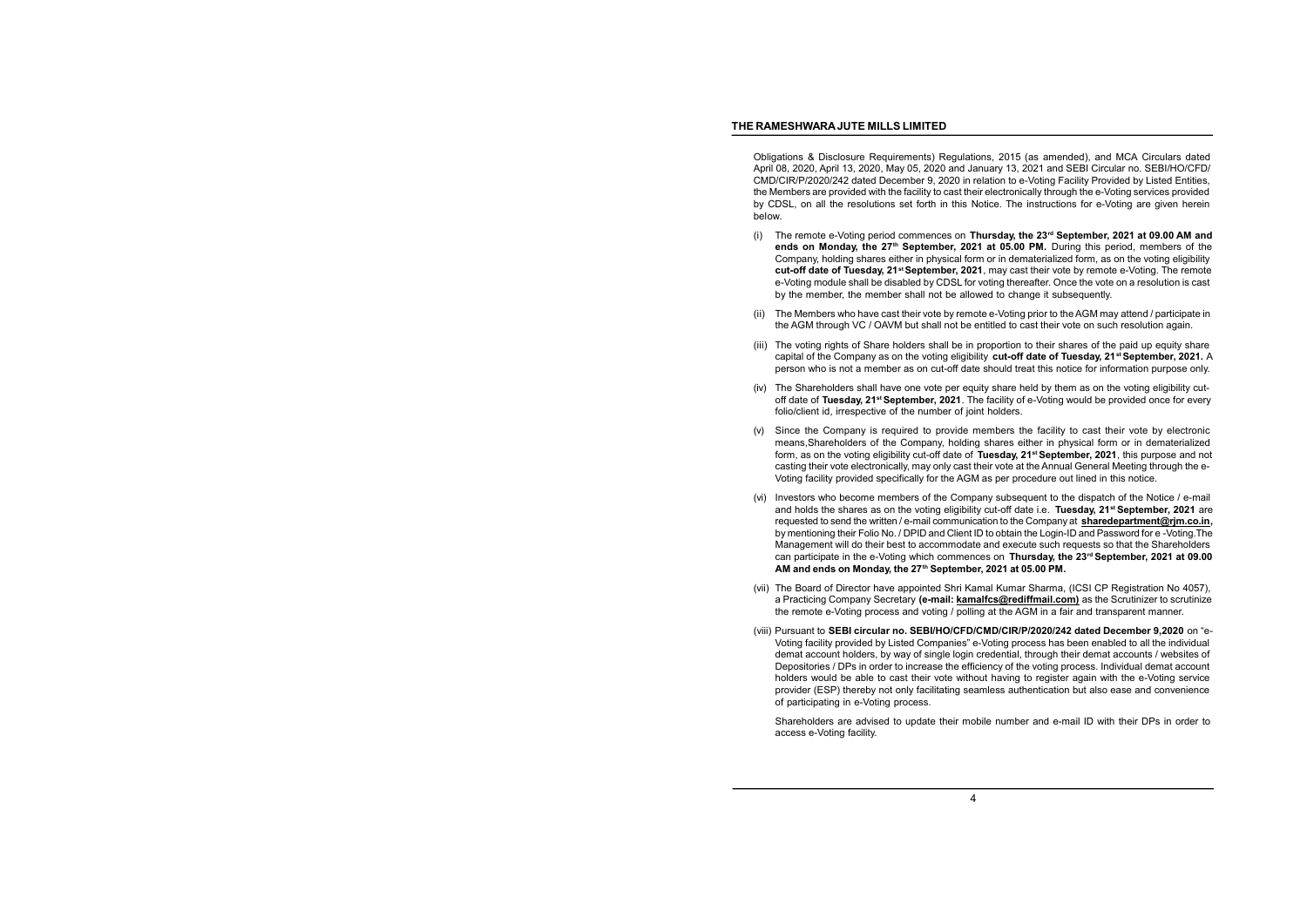|                                                               | Pursuant to above said SEBI Circular, Login method for e-Voting and joining virtual meeting for Individual |  |
|---------------------------------------------------------------|------------------------------------------------------------------------------------------------------------|--|
| shareholders holding securities in Demat mode is given below: |                                                                                                            |  |

| <b>Type of shareholders</b>                                              | <b>Login Method</b>                                                                                                                                                                                                                                                                                                                                                                                                                                                                   |
|--------------------------------------------------------------------------|---------------------------------------------------------------------------------------------------------------------------------------------------------------------------------------------------------------------------------------------------------------------------------------------------------------------------------------------------------------------------------------------------------------------------------------------------------------------------------------|
| Individual Shareholders<br>holding securities in<br>Demat mode with CDSL | 1. Users of who have opted for CDSL's Easi / Easiest facility, can login<br>through their existing user id and password. Option will be made<br>available to reach e-Voting page without any further authentication.<br>The URLs for users to login to Easi / Easiest are https://<br>web.cdslindia.com/myeasi/home/login or www.cdslindia.com and<br>click on Login icon and select New System Myeasi.                                                                               |
|                                                                          | 2. After successful login the Easi / Easiest user will be able to see the<br>e-Voting Menu. On clicking the e-voting menu, the user will be able to<br>see his/her holdings alongwith links of the respective e-Voting service<br>provider i.e. CDSL/NSDL/ KARVY/ LINK INTIME as per information<br>provided by Issuer / Company. Additionally, we are providing links to<br>e-Voting Service Providers, so that the user can visit the e-Voting service<br>providers' site directly. |
|                                                                          | 3. If the user is not registered for Easi/Easiest, option to register is<br>available at https://web.cdslindia.com/myeasi./Registration/<br>EasiRegistration                                                                                                                                                                                                                                                                                                                          |
|                                                                          | 4. Alternatively, the user can directly access e-Voting page by providing<br>Demat Account Number and PAN No. from a link in www.cdslindia.com<br>home page. The system will authenticate the user by sending OTP on<br>registered Mobile & Email as recorded in the Demat Account. After<br>successful authentication, user will be provided links for the respective<br>ESP where the e-Voting is in progress during or before the AGM.                                             |
| Individual Shareholders<br>holding securities in<br>demat mode with NSDL | A. If you are already registered for NSDL IDeAS facility:<br>1. Visit the e-Services website of NSDL. Open web browser by typing<br>the following URL: https://eservices.nsdl.com either on a Personal<br>Computer or on a mobile.                                                                                                                                                                                                                                                    |
|                                                                          | 2. Once the home page of e-Services is launched, click on the "Beneficial"<br>Owner" icon under "Login" which is available under 'IDeAS' section.                                                                                                                                                                                                                                                                                                                                     |
|                                                                          | 3. A new screen will open. You will have to enter your User ID and<br>Password. After successful authentication, you will be able to see<br>e- Voting services.                                                                                                                                                                                                                                                                                                                       |
|                                                                          | 4. Click on "Access to e-Voting" under e-Voting services and you will be<br>able to see e-Voting page.                                                                                                                                                                                                                                                                                                                                                                                |
|                                                                          | 5. Click on company name or e-Voting service provider name and you<br>will be re-directed to e-Voting service provider website for casting your<br>vote during the remote e-Voting period or joining virtual meeting &<br>voting during the meeting.                                                                                                                                                                                                                                  |
|                                                                          | If the user is not registered for IDeAS e-Services,                                                                                                                                                                                                                                                                                                                                                                                                                                   |
|                                                                          | Option to register is available at https://eservices.nsdl.com.<br>1.                                                                                                                                                                                                                                                                                                                                                                                                                  |
|                                                                          | 2. Select "Register Online for IDeAS "Portal or click at<br>https://eservices.nsdl.com/SecureWeb/IdeasDirectReg.jsp                                                                                                                                                                                                                                                                                                                                                                   |
|                                                                          | 3. Please follow steps given in points 1-5.                                                                                                                                                                                                                                                                                                                                                                                                                                           |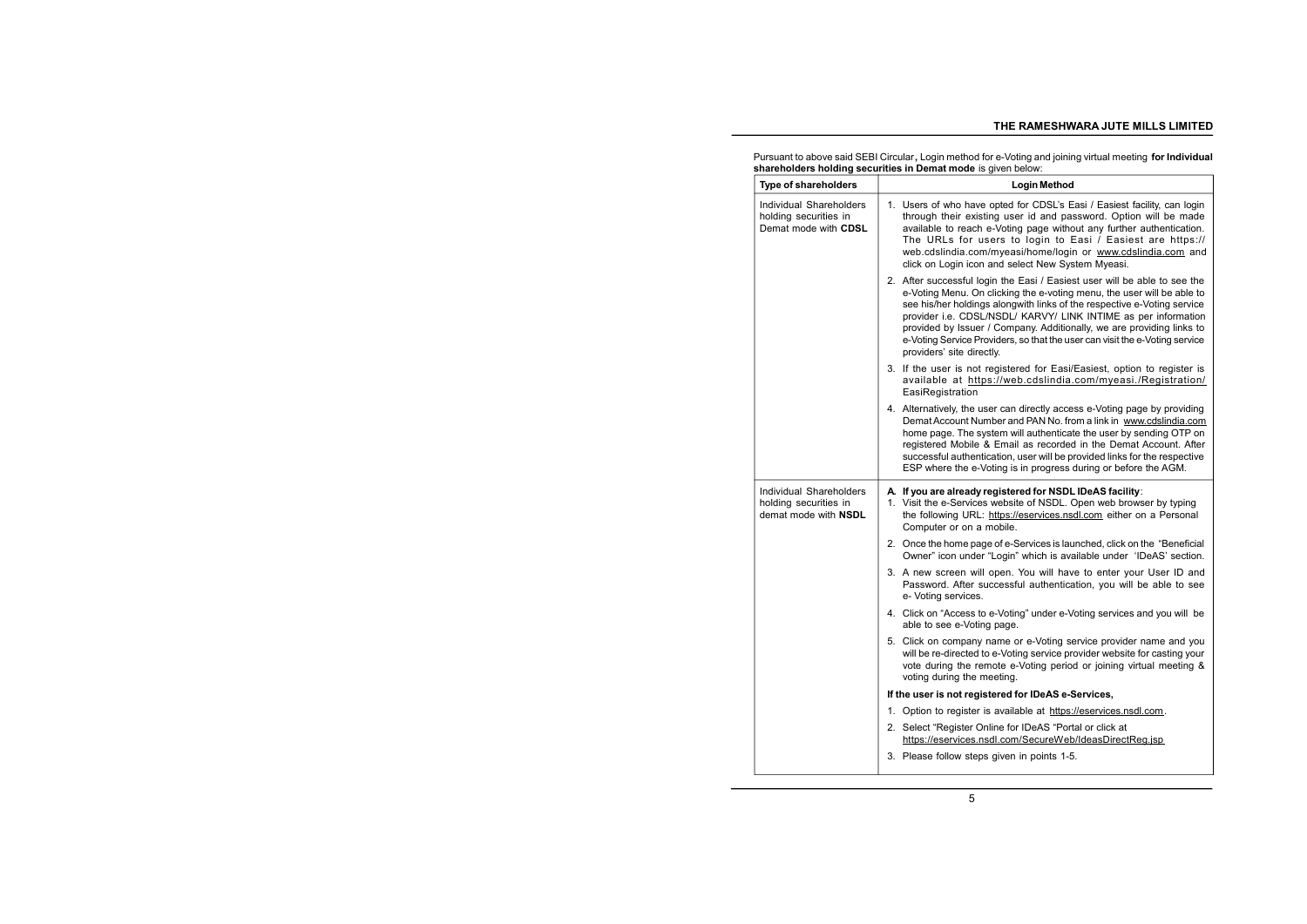|                                                                                         | B. Visit the e-Voting website of NSDL.                                                                                                                                                                                                                                                                                                                                    |
|-----------------------------------------------------------------------------------------|---------------------------------------------------------------------------------------------------------------------------------------------------------------------------------------------------------------------------------------------------------------------------------------------------------------------------------------------------------------------------|
|                                                                                         | 1. Open web browser by typing the following URL: https://<br>www.evoting.nsdl.com/either on a Personal Computer or on a mobile.                                                                                                                                                                                                                                           |
|                                                                                         | 2. Once the home page of e-Voting system is launched, click on the icon<br>"Login" which is available under 'Shareholder/Member' section.                                                                                                                                                                                                                                 |
|                                                                                         | 3. A new screen will open. You will have to enter your User ID (i.e. your<br>sixteen digit demat account number hold with NSDL), Password/ OTP<br>and a Verification Code as shown on the screen.                                                                                                                                                                         |
|                                                                                         | 4. After successful authentication, you will be redirected to NSDL<br>Depository site wherein you can see e-Voting page. Click on company<br>name or e-Voting service provider name and you will be redirected to<br>e-Voting service provider website for casting your vote during the remote<br>e-Voting period or joining virtual meeting & voting during the meeting. |
| Individual Shareholders<br>(holding securities in<br>demat mode) login<br>through their | You can also login using the login credentials of your demat account<br>through your Depository Participant registered with NSDL/CDSL for<br>e-Voting facility.                                                                                                                                                                                                           |
| Depository Participants                                                                 | After successful login, you will be able to see e-Voting option. Once you<br>click on e-Voting option, you will be redirected to NSDL/CDSL Depository<br>site after successful authentication, wherein you can see e-Voting feature.                                                                                                                                      |
|                                                                                         | Click on company name or e-Voting service provider name and you will<br>be redirected to e-Voting service provider's website for casting your vote<br>during the remote e-Voting period or joining virtual meeting & voting<br>during the meeting.                                                                                                                        |

**Important note :** Members who are unable to retrieve User ID/ Password are advised to use Forget User ID and Forget Password option available at abovementioned website.

**Helpdesk for Individual Shareholders holding securities in demat mode for any technical issues related to login through Depository i.e. CDSL and NSDL**

| Login type              | <b>Help Desk details</b>                                                 |
|-------------------------|--------------------------------------------------------------------------|
| Individual Shareholders | Members facing any technical issue in login can contact CDSL             |
| holding securities in   | helpdesk by sending a request at helpdesk.evoting@cdslindia.com or       |
| Demat mode with CDSL    | contact at 022- 23058738 and 22-23058542-43.                             |
| Individual Shareholders | Members facing any technical issue in login can contact NSDL             |
| holding securities in   | helpdesk by sending a request at evoting@nsdl.co.in or call at toll free |
| Demat mode with NSDL    | no.: 1800 1020 990 and 1800 22 44 30                                     |

(ix) **Login method for e-Voting and joining virtual meeting for shareholders other than individual shareholders & physical shareholders.**

- 1. The Shareholders should log on to the e-Voting website **[www.evotingindia.com](http://www.evotingindia.com)** during the voting period.
- 2. Click on "Shareholders" module.
- 3. Now Enter your User ID
	- a. For CDSL : 16 digits beneficiary ID
	- b. For NSDL : 8 Character DP ID followed by 8 Digits Client ID.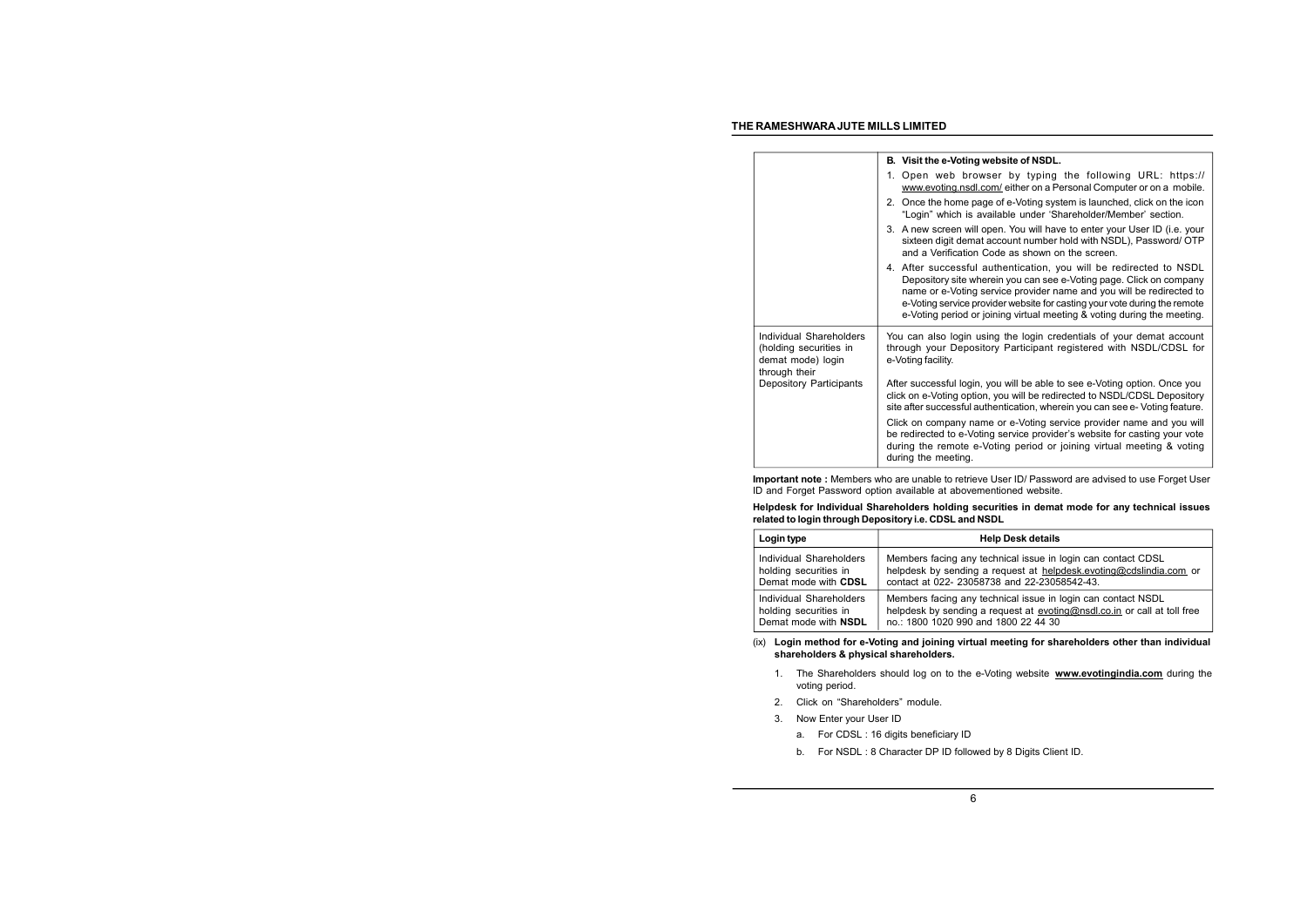- c. Members holding shares in Physical Form should enter Folio Number registered with the Company, excluding the special characters.
- 4. Next enter the Image Verification as displayed and Click on Login.
- 5. If you are holding shares in dematerialized form and had logged on to [www.evotingindia.com](http://www.evotingindia.com) and voted on an earlier voting of any company, then your existing password is to be used.
- 6. If you are a first time user follow the steps given below:

| For Members holding shares in Demat Form other than individual and Physical Form |                                                                                                                                                                                         |
|----------------------------------------------------------------------------------|-----------------------------------------------------------------------------------------------------------------------------------------------------------------------------------------|
| <b>PAN</b>                                                                       | Enter your 10 digit alpha-numeric PAN issued by Income Tax<br>Department (Applicable for both demat Shareholders as well as<br>physical Shareholders).                                  |
|                                                                                  | Members who have not updated their PAN with the Company/<br>Depository Participant are requested to use the sequence number<br>sent by Company.                                         |
| Dividend Bank<br>Details OR<br>Date of Birth                                     | Enter the Dividend Bank Details or Date of Birth (dd/mm/yyyy) as<br>recorded in your demat account or in the company records in order to<br>login.                                      |
|                                                                                  | if both the details are not recorded with the Depository or Company.<br>please enter the Member ID/ Folio Number in the Dividend Bank<br>details filed as mentioned in instruction(iv). |

- (x) After entering the details appropriately click on "SUBMIT" tab.
- (xi) Shareholders holding shares in physical form will then directly reach the Company selection screen. However, Shareholders holding shares in demat form will now reach 'Password Creation' menu wherein they are required to mandatorily enter their login password in the new password field. Kindly note that this password is also to be used by the demat holders for voting on resolutions of any other company on which they are eligible to vote, provided that company opts for e-Voting through CDSL platform. It is strongly recommended not to share your password with any other person and take utmost care to keep your password confidential.
- (xii) For Members holding shares in physical form, the details can be used only for e-Voting on the resolutions contained in this Notice.
- (xiii) Click on the EVSN for the relevant Company Name i.e**. THE RAMESHWARA JUTE MILLS LIMITED** on which you choose to vote.
- (xiv) On the voting page, you will see "RESOLUTION DESCRIPTION" and against the same the option "YES/NO" for voting. Select the option "YES" or "NO" as desired. The option "YES" implies you assent to the Resolution and Option "NO" implies you dissent to the Resolution.
- (xv) Click on the "RESOLUTIONS FILE LINK" if you wish to view the entire Resolution details.
- (xvi) After selecting the resolution, which you have decided to vote on; then click on "SUBMIT".Aconfirmation box will be displayed. If you wish to confirm your vote,click on "OK" else to change your vote, click on "CANCEL" and accordingly modify your vote.
- (xvii) Once you "CONFIRM" your vote on the Resolution, you will not be allowed to modify your vote any further.
- (xviii) You can also take out print of the voting done by you by clicking on"Click hereto print'' option on the Voting Page.
- (xix) If Demat account holder has forgotten the existing password then Enter the User ID and the image verification code and click on Forgot Password and enter the details as prompted by the system.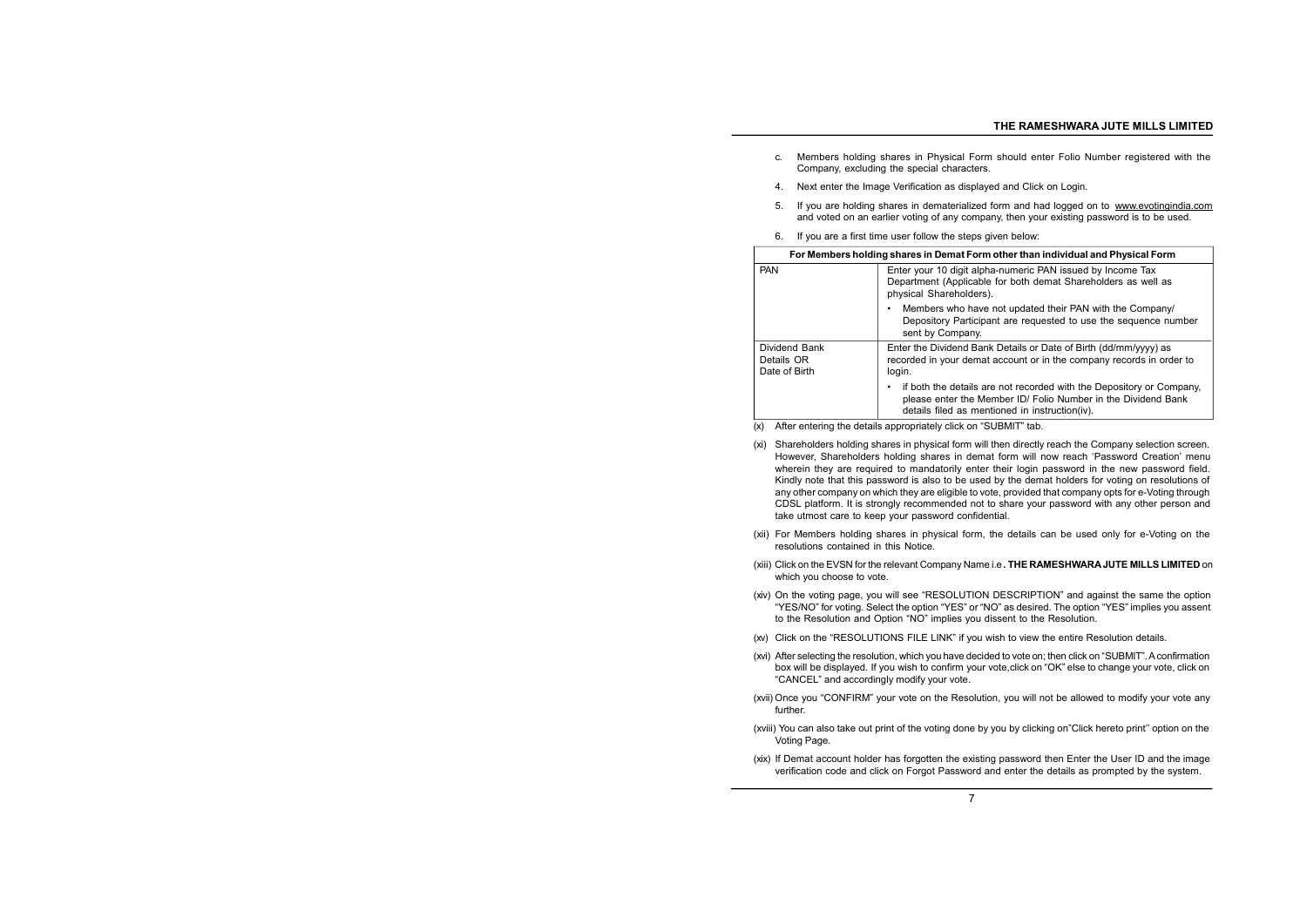- (xx) **Facility for Non – Individual Shareholders and Custodians –Remote Voting:**
	- Non-Individual Shareholders (i.e. other than Individuals, HUF, NRI etc.) and Custodians are required to log on to **[www.evotingindia.com](http://www.evotingindia.com)** and register themselves in the"Corporates" module.
	- A scanned copy of the Registration Form bearing the stamp and sign of the entity should be emailed to **[helpdesk.evoting@cdslindia.com](mailto:helpdesk.evoting@cdslindia.com)**.
	- After receiving the log in details a Compliance User should be created using the admin log in and password. The Compliance User would be able to link the account(s) for which they wish to vote on.
	- The list of accounts linked in the login should be mailed to **[helpdesk.evoting@cdslindia.com](mailto:helpdesk.evoting@cdslindia.com)** and on approval of the accounts they would be able to cast their vote.
	- A scanned copy of the Board Resolution and Power of Attorney (POA) which have been issued in favour of the Custodian, if any, should be uploaded in PDF format in the system for the scrutinizer to verify the same.

Alternatively Non Individual Shareholders are required to send the relevant Board Resolution/Authority letter etc. together with attested specimen signature of the duly authorized signatory who are authorized to vote, to the Scrutinizer and to the Company at the email address viz; **[sharedepartment@rjm.co.in](mailto:sharedepartment@rjm.co.in)**, if they have voted from individual tab & not uploaded same in the CDSL e-Voting system for the scrutinizer to verify the same.

- 11. INSTRUCTIONS FOR SHAREHOLDERS ATTENDING THE AGM THROUGH VC/ OAVM & E-VOTING DURING MEETING ARE AS UNDER :
	- i. The procedure for attending meeting & e-Voting on the day of the AGM is same as the instructions mentioned above for Remote e-Voting.
	- ii. The link for VC/OAVM to attend meeting will be available where the EVSN of Company will be displayed after successful login as per the instructions mentioned above for Remote e-voting.
	- iii. Shareholders who have voted through Remote e-Voting will be eligible only to attend the AGM. However, they will not be eligible to vote at the AGM.
	- iv. Shareholders are encouraged to join the Meeting through Laptops/IPads for better experience.
	- v. Further Shareholders will be required to allow Camera and use Internet with a good speed to avoid any disturbance during the meeting.
	- vi. Please note that Participants connecting from Mobile Devices or Tablets or through Laptop connecting via Mobile Hotspot may experience Audio and Video loss due to fluctuation in their respective network. It is, therefore, recommended to use Stable Wi-Fi or LAN Connection to mitigate any kind of aforesaid glitches.
	- vii. Shareholders who would like to express their views / ask questions during the meeting may register themselves as a speaker by sending their request in advance at least 10 days prior to meeting mentioning their name, demat account number / folio number, email id, mobile number at the company email id. **Due to limitations of transmission and co-ordination during the AGM, the Company may have to dispense with or curtail the Speaker Session, hence Shareholders are encouraged to send their questions etc. 10 days in advance** prior to meeting mentioning their name, demat account number/ folio number, **e-mail id, mobile number at [\(sharedepartment@rjm.co.in\).](mailto:(sharedepartment@rjm.co.in))** These queries will be replied to by the company suitably by e-mail, if any remained unreplied at the AGM.
	- viii. Those Shareholders who have registered themselves as a speaker will only be allowed to express their views / ask questions during the meeting. The Company reserves the right to restrict the number of questions and number of speakers, depending upon availability of time as appropriate for smooth conduct of the AGM.